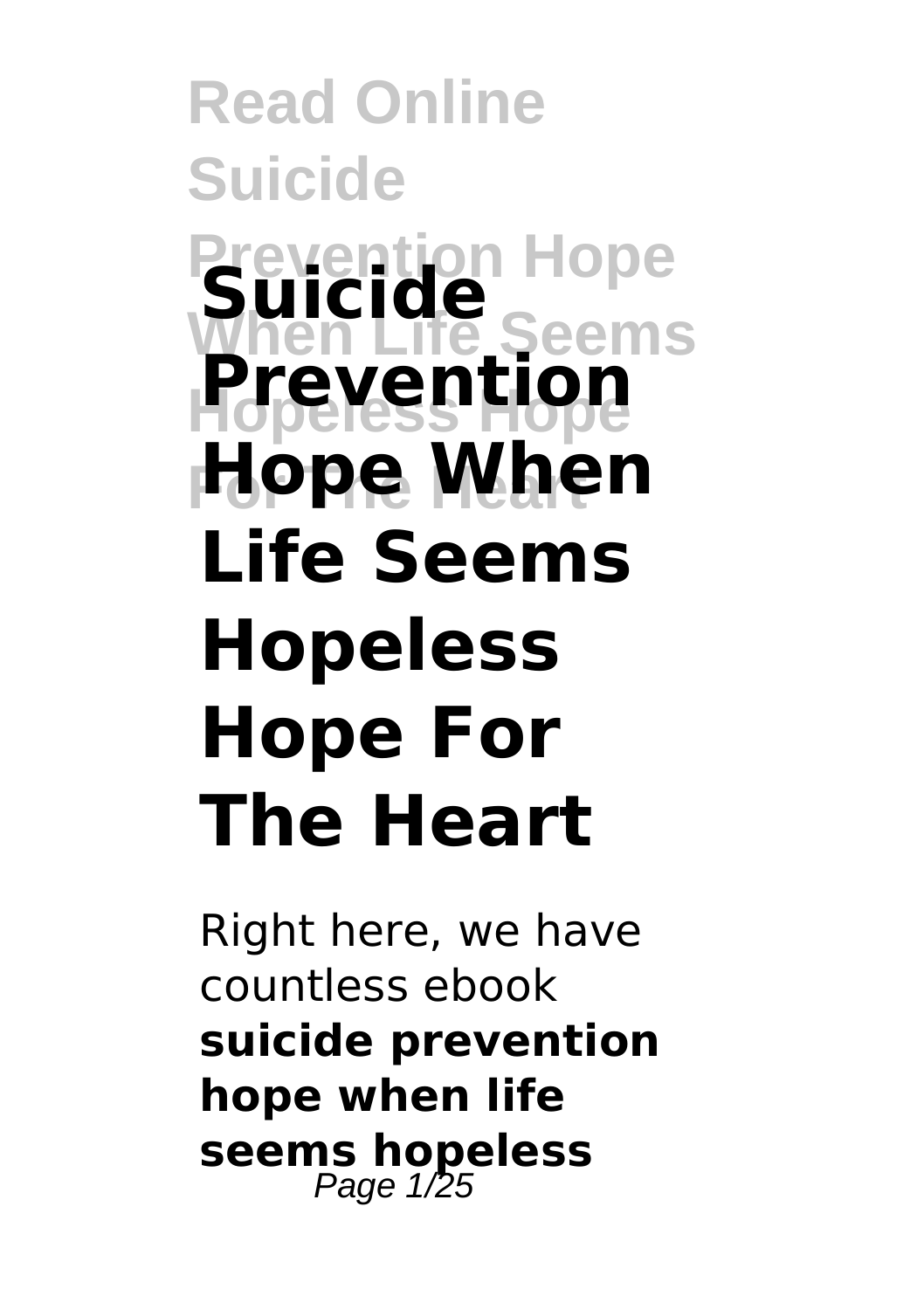**Prevention Hope hope for the heart** land collections to ms **EXECTS BOOK**<br>additionally provide **For The Heart** variant types and next check out. We type of the books to browse. The all right book, fiction, history, novel, scientific research, as capably as various extra sorts of books are readily genial here.

As this suicide prevention hope when life seems hopeless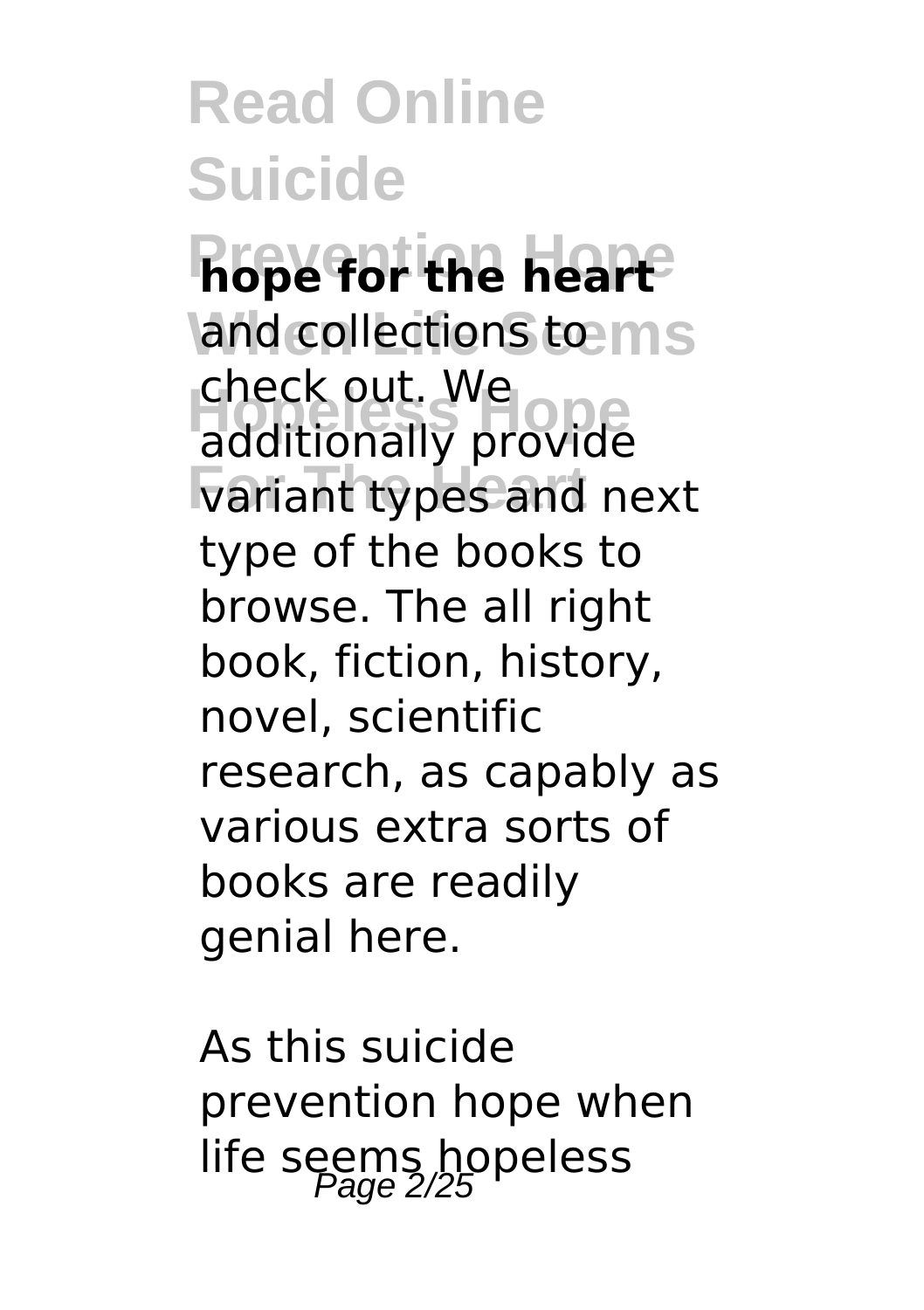**Prope for the heart, Ite** ends taking place ms **Hopean**<br>Favored books suicide prevention hope when beast one of the life seems hopeless hope for the heart collections that we have. This is why you remain in the best website to look the amazing book to have.

Think of this: When you have titles that you would like to display at one of the conferences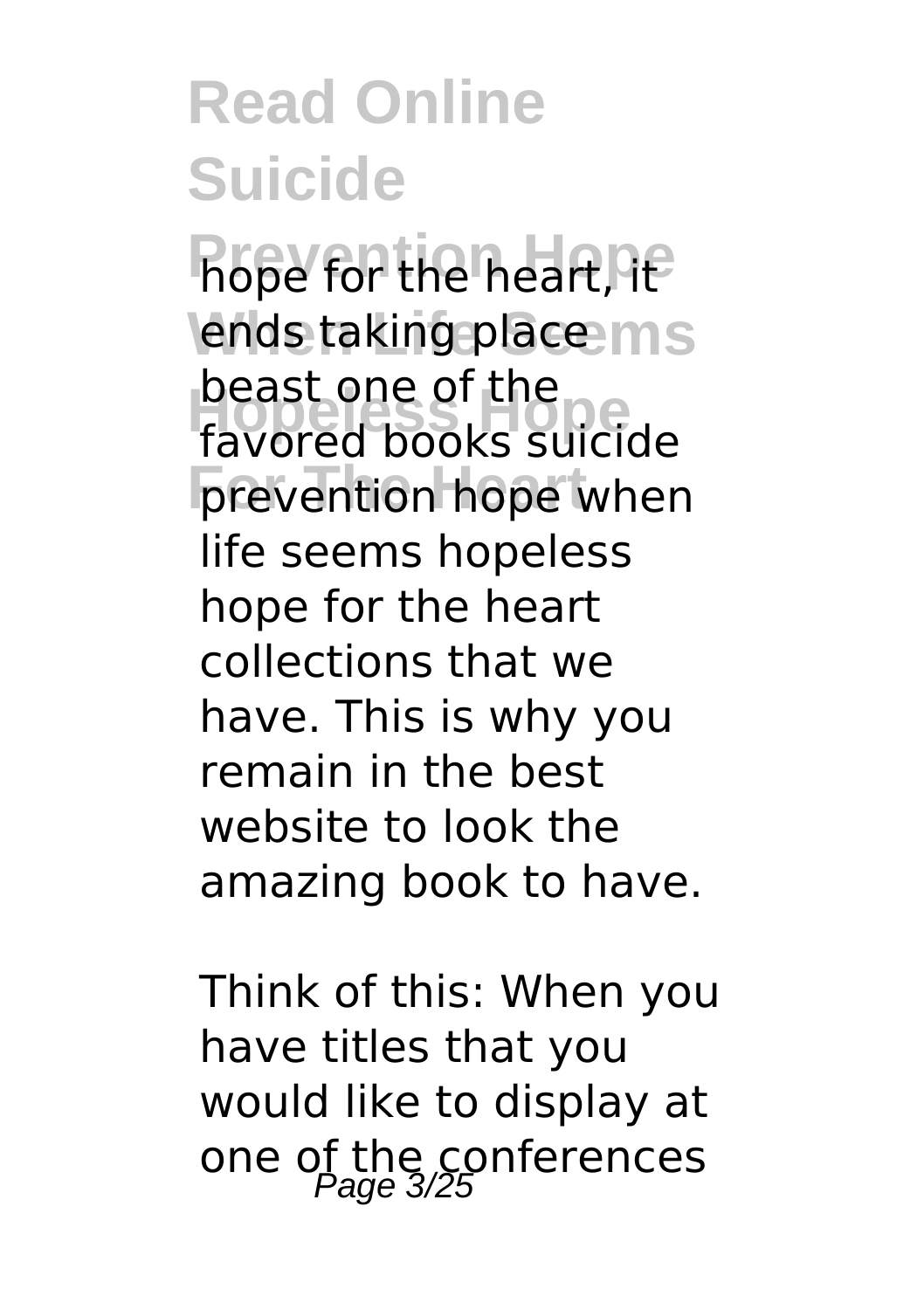We cover or have an<sup>e</sup> author nipping at your **Hopeless Hope** cannot justify the cost *<u><b>Fourchasing your own*</u> heels, but you simply booth, give us a call. We can be the solution.

#### **Suicide Prevention Hope When Life**

If you are not in immediate danger because of thoughts of suicide, but need someone to talk with about your suicidal feelings, please do not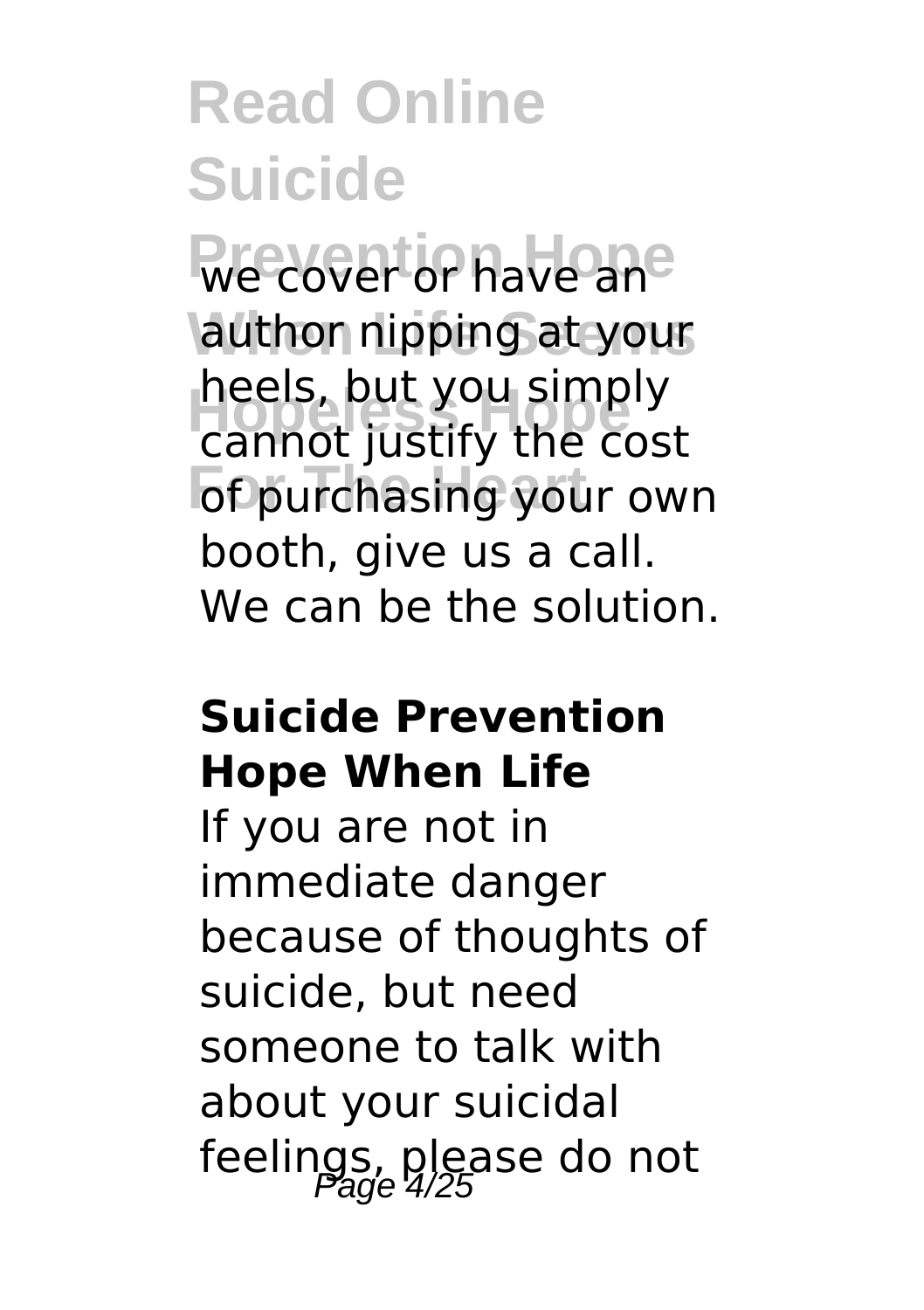**hesitate to call one of** the following nationals **Hopeless Hope** lines: 1-800-SUICIDE **For The Heart** (1-800-784-2433) suicide prevention 1-800-273-TALK (1-800-273-8255) Suicide Prevention Lines. You may call these suicide prevention ...

**Suicide.org: Suicide Prevention, Suicide Awareness, Suicide Support ...** Call National Suicide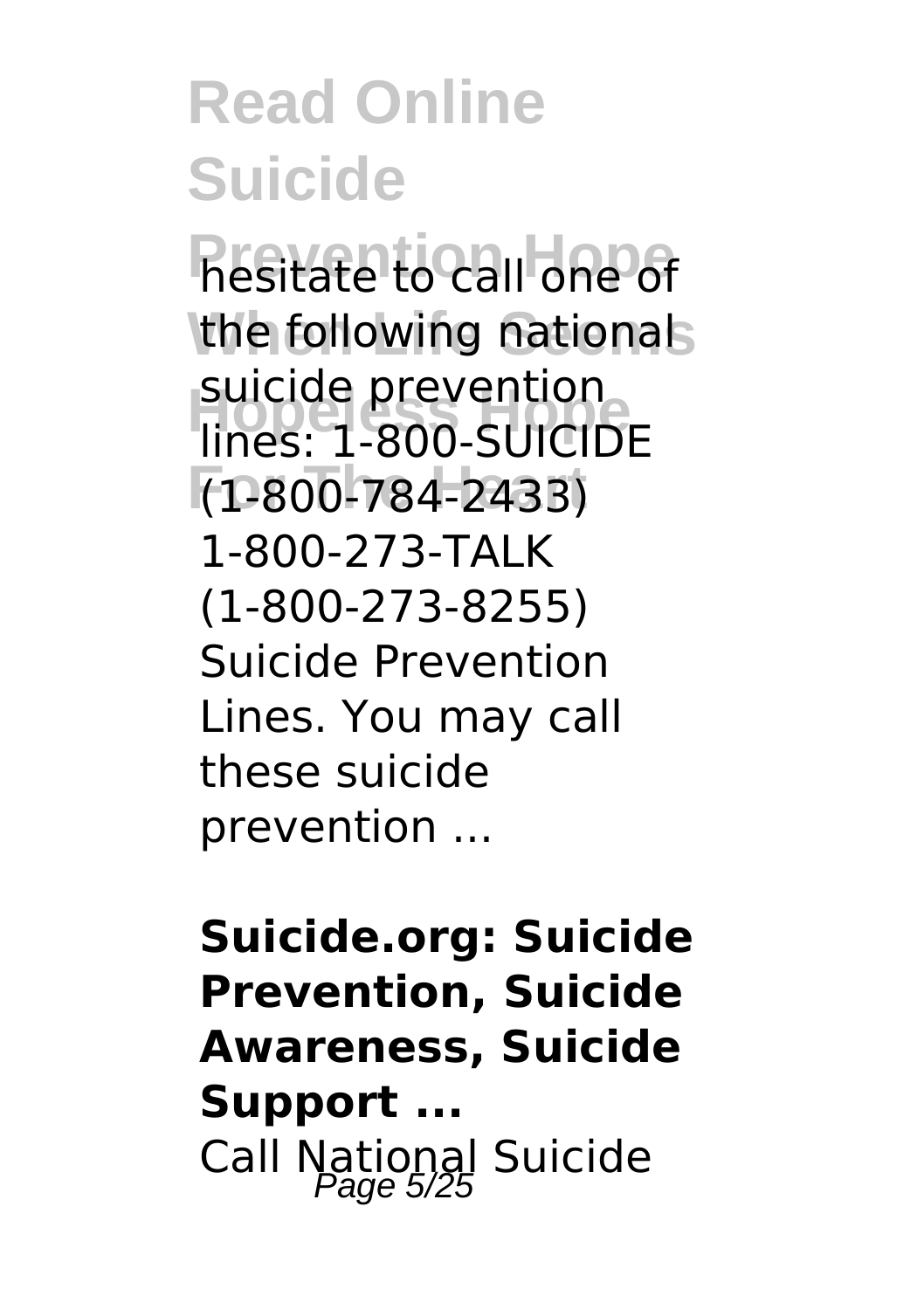Prevention Lifeline at **When Life Seems** 1-800-273-8255 or **Hopeless Hope** 1-800-784-2433. The **Trevor Project offers** IMAlive at suicide prevention services for LGBTQ youth at 1-866-488-7386. SAMHSA's National Helpline offers referrals for substance abuse and mental health treatment at 1-800-662-4357. In other countries:

Page 6/25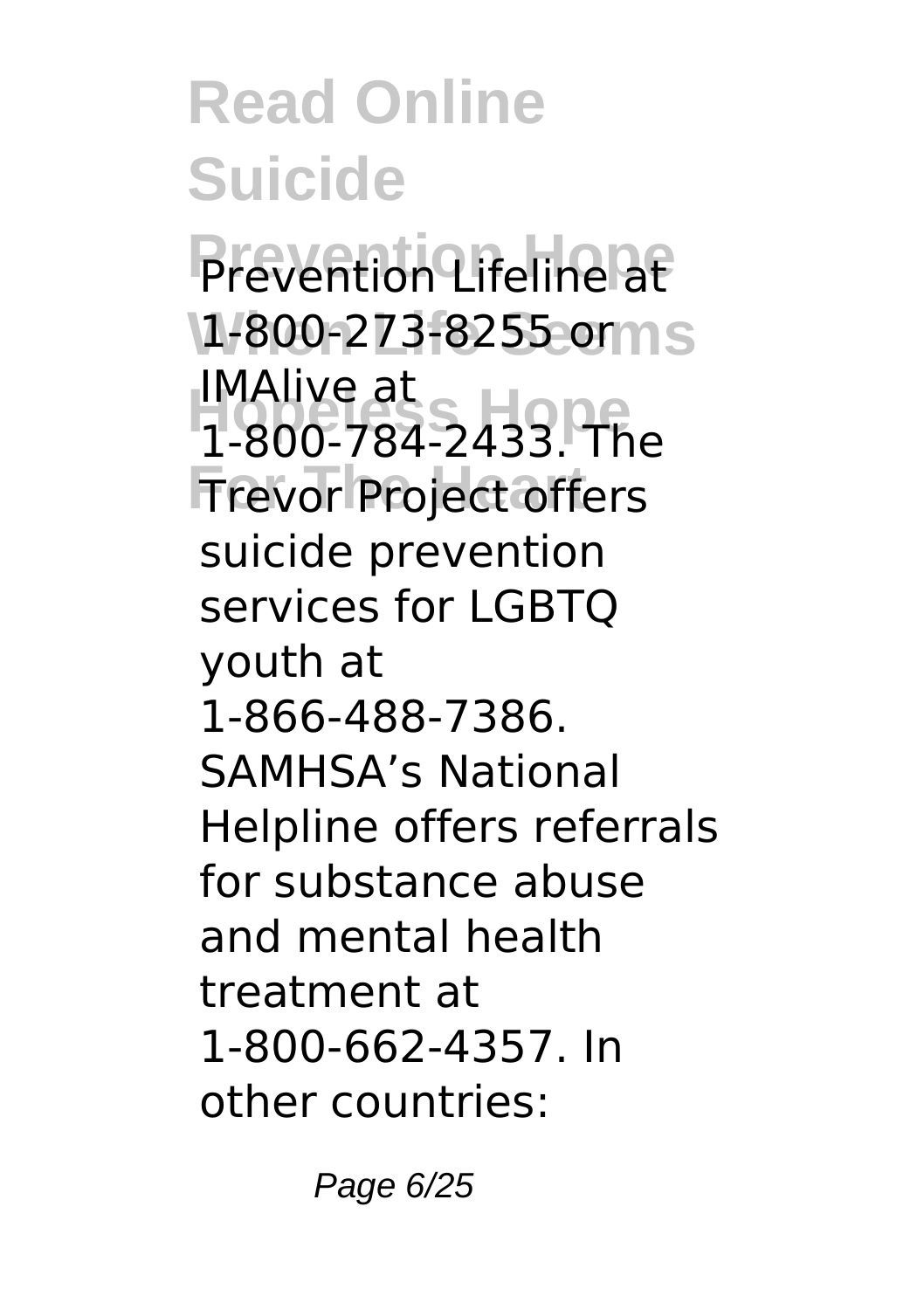**Prevention Hope Suicide Prevention - HelpGuide.org**ems **Hopele Suicide**<br>Prevention Lifeline. We can all help prevent National Suicide suicide. The Lifeline provides 24/7, free and confidential support for people in distress, prevention and crisis resources for you or your loved ones, and best practices for professionals in the United States. 1-800-273-8255

Page 7/25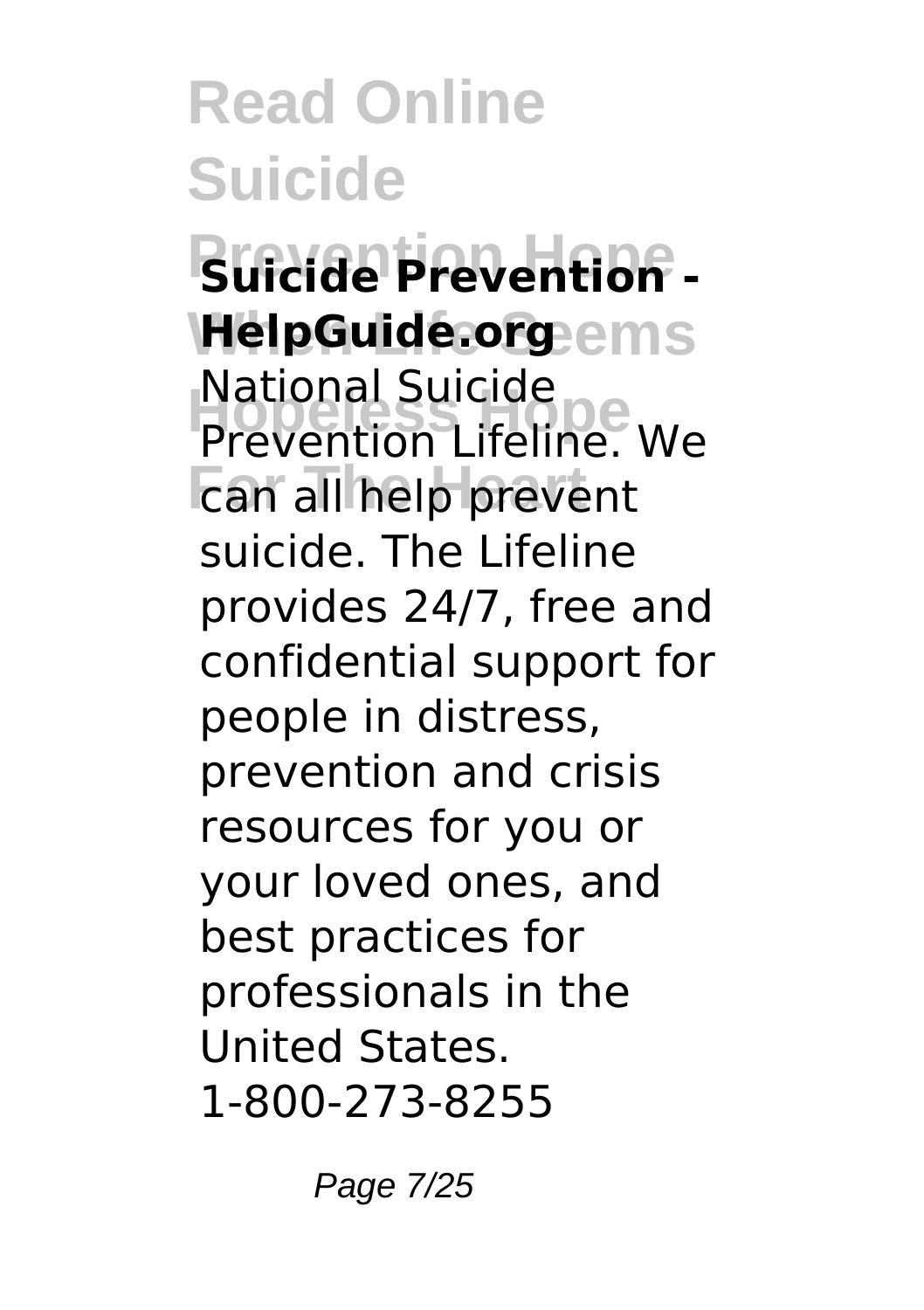**National Suicide**pe **Prevention Lifelines Hopeless Hope** and its partners are **Working** to change the The Lifeline network conversation from suicide to suicide prevention, to actions that can promote healing, help and give hope. Ask Research shows people who are having thoughts of suicide feel relief when someone asks after them in a caring way.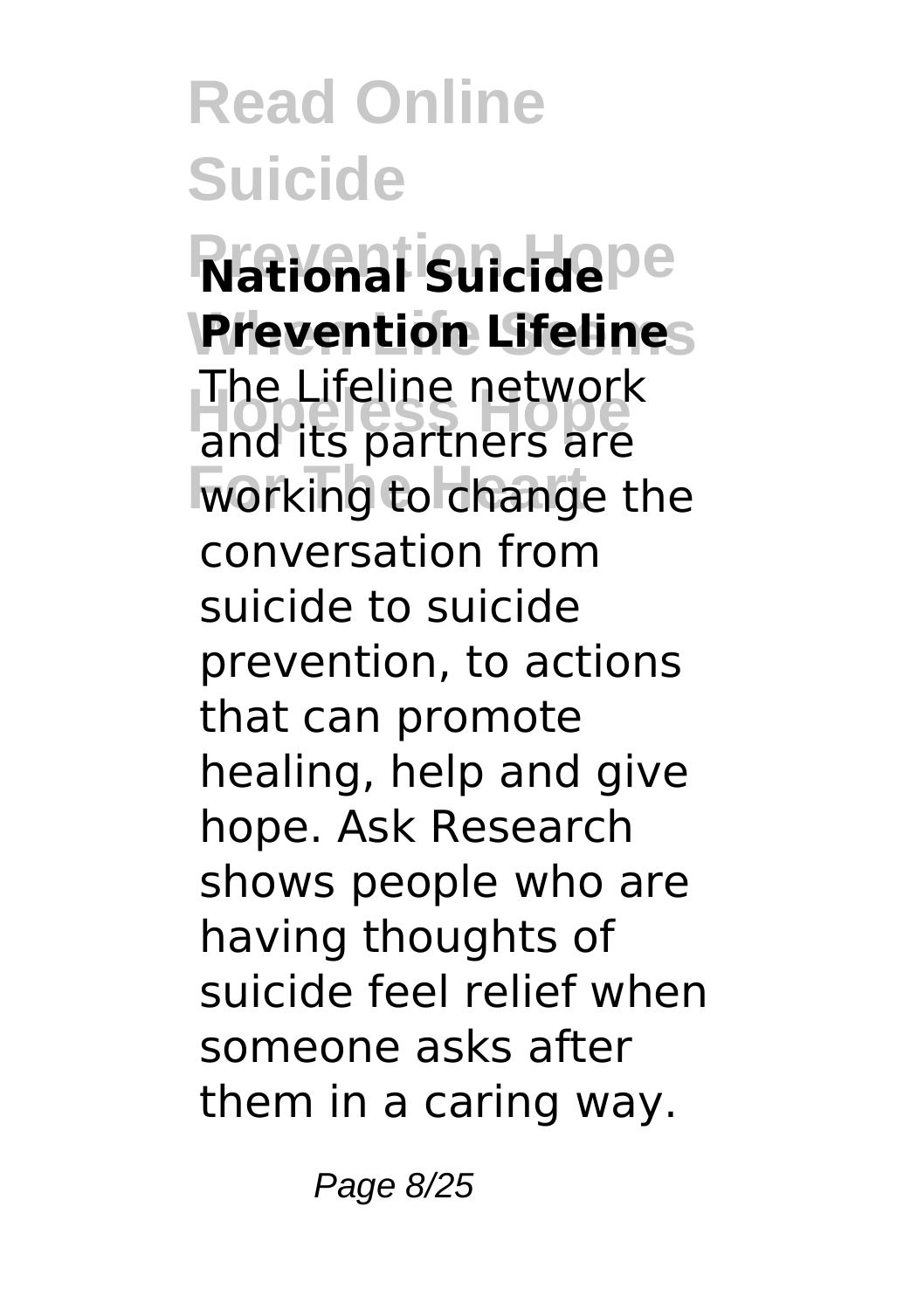**Premote National**<sup>e</sup> **Suicide Preventions Month: Liferine**<br>Yellow Ribbon Suicide **PreventionProgram® Month : Lifeline** Making Suicide Prevention Accessible To Everyone! Get Help Shop To Support Us Founded In 1994 What We Do Our Mission Is Dedicated To Preventing Suicide The Light for Life Foundation Int'l/Yellow Ribbon Suicide Prevention Program®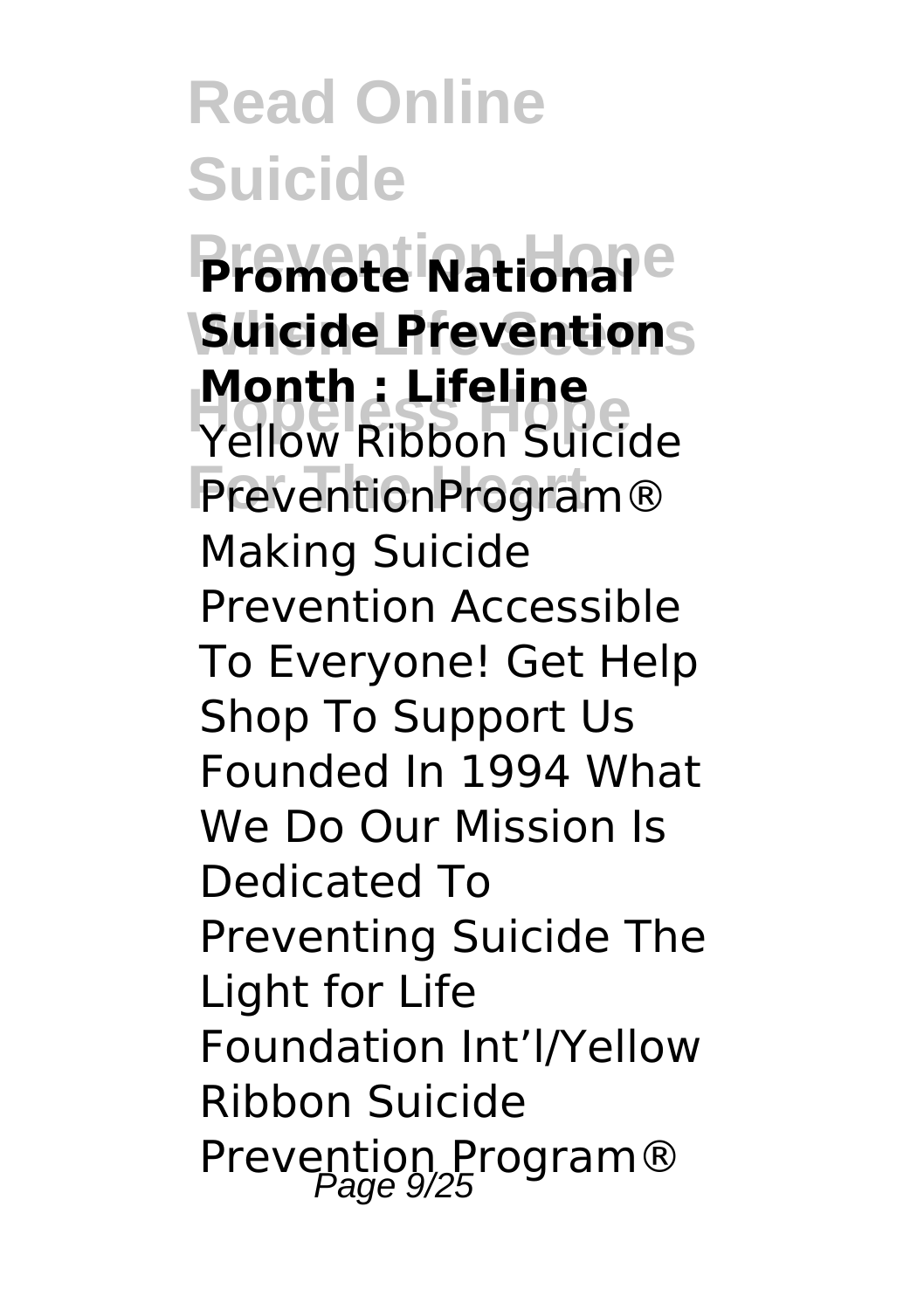**Predicated to Hope** preventing suicide and **Hopein Constituted Boulding**<br>
Suicide Prevention **Accessible to Everyone** attempts by Making and Removing

#### **HOME - Yellow Ribbon Suicide Prevention**

If you are seeking answers following an attempted suicide or the loss of a loved one by suicide, please visit the Coping & Support page to find help as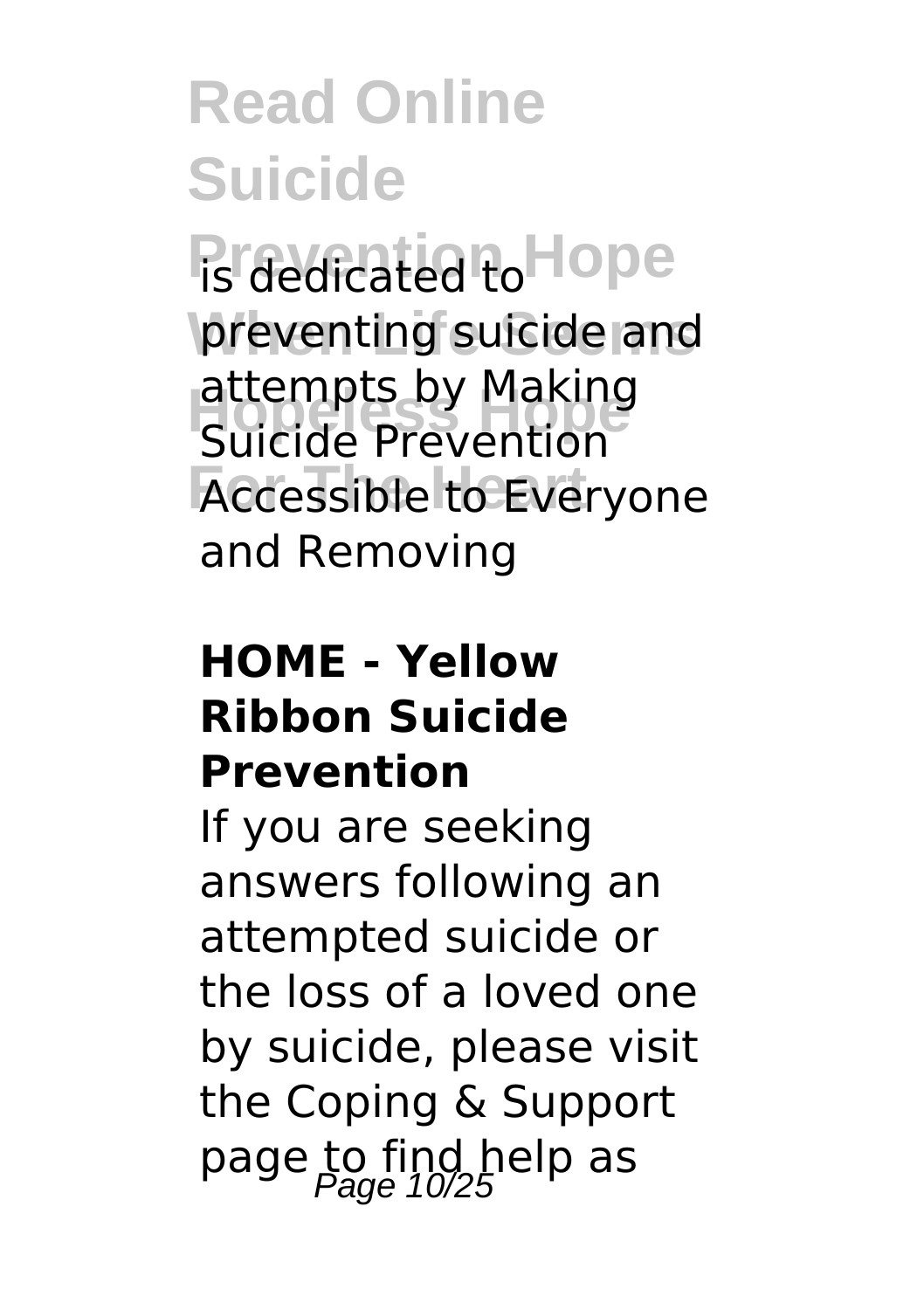you navigate this pe process. Veteran Self-Help Resources Make<br>the Connection. Make **The Connection rt** Help Resources Make features stories of hope and recovery from Veterans like you.

#### **Suicide Prevention - Mental Health**

The National Action Alliance for Suicide Prevention (Action Alliance) at EDC is supported by a grant from the  $V, S$ <sub>age 11/25</sub>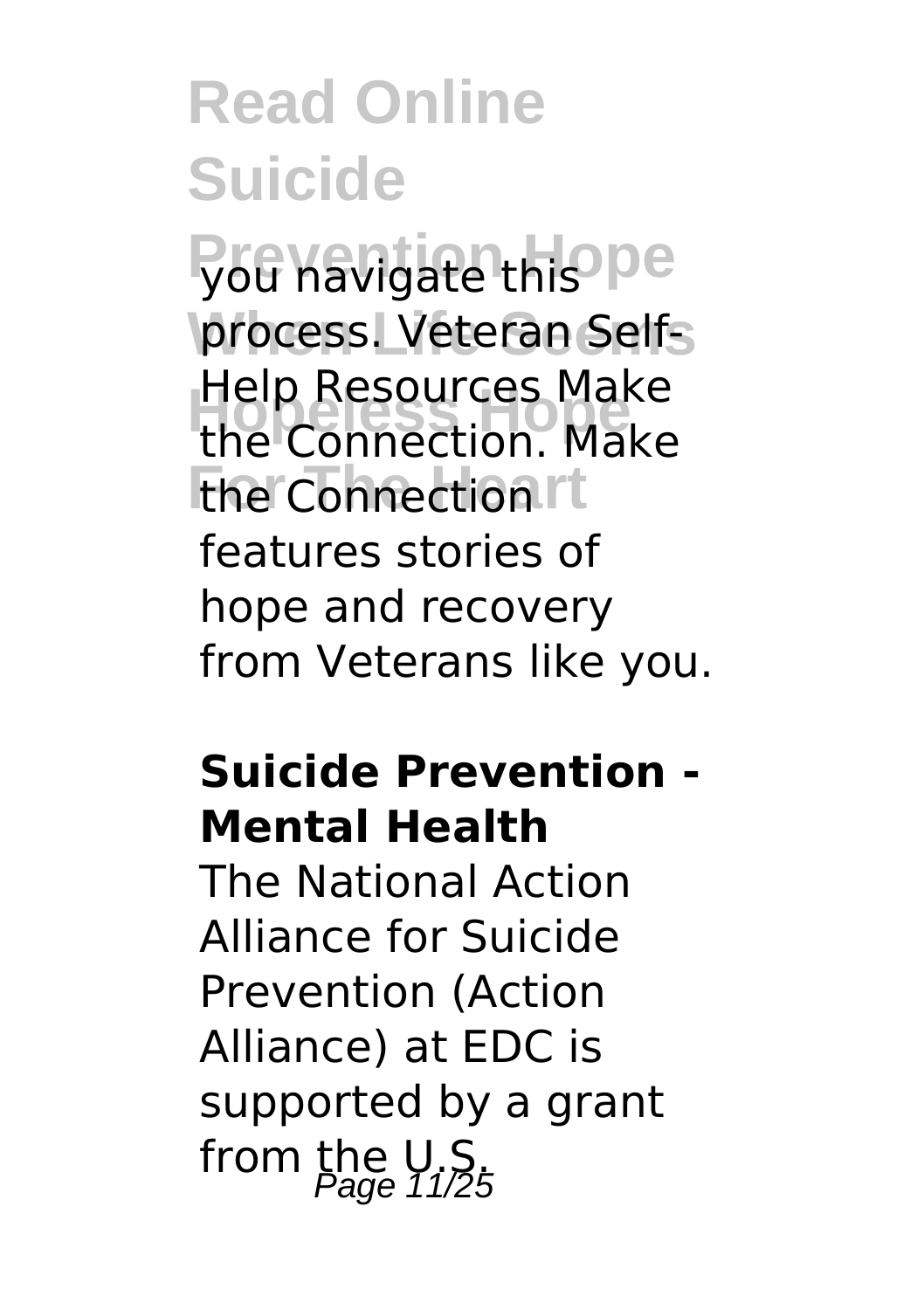**Pepartment of Health** and Human Services, S **Hopeless Hope** Mental Health Services **Administrationart** Substance Abuse and (SAMHSA), Center for Mental Health Services, under Grant No. 1H79SM083028-01.

#### **Home Page | National Action Alliance for Suicide Prevention** Inspire hope and support in your faith community.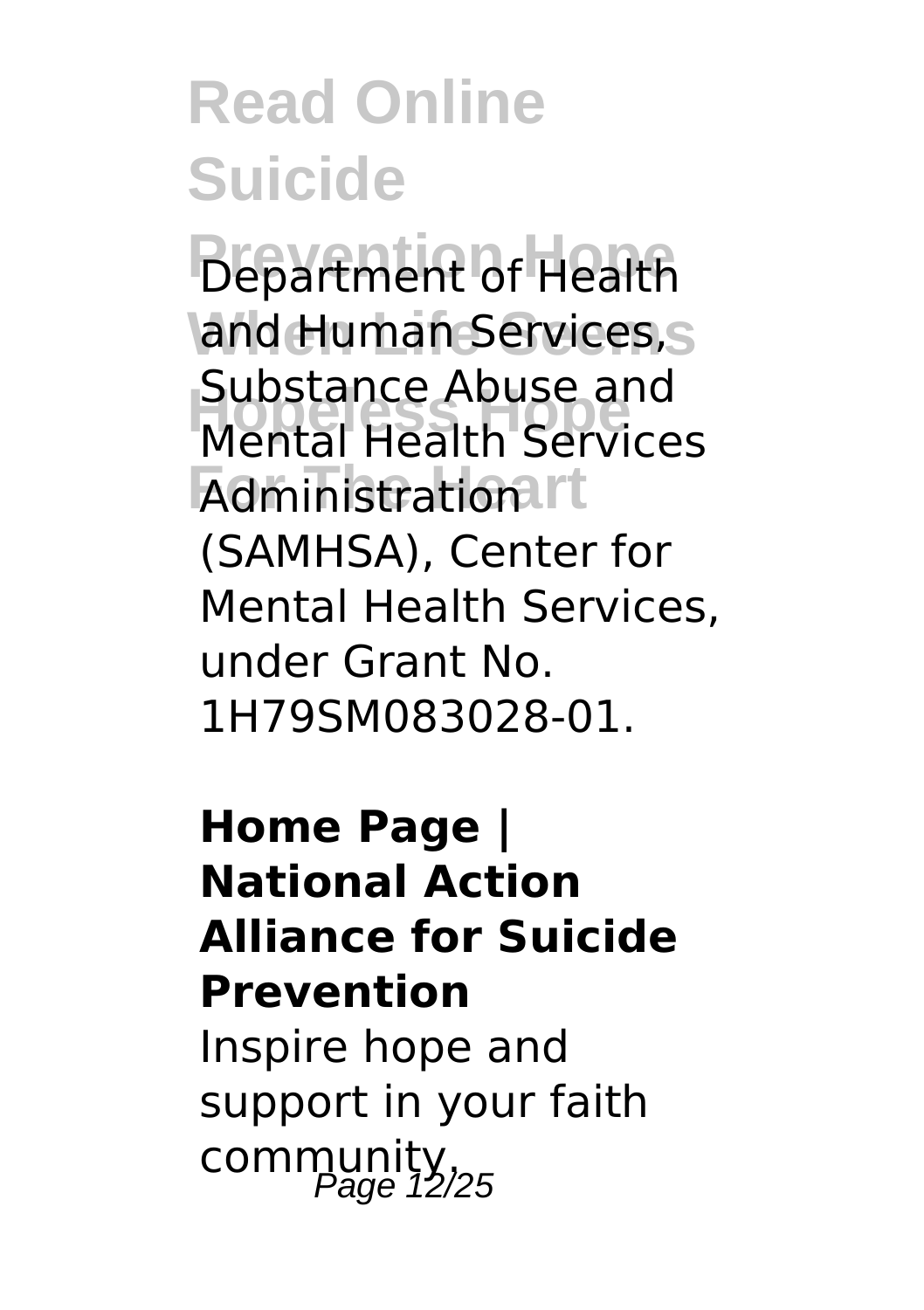**LivingWorks Faith Pe** provides life-savingns suicide prevention,<br>intervention, and postvention skills for intervention, and Christian ministry leaders to make their communities safer. Experience bestpractice learning in suicide safety within a theologically grounded approach.

**Training Programs for Suicide Prevention**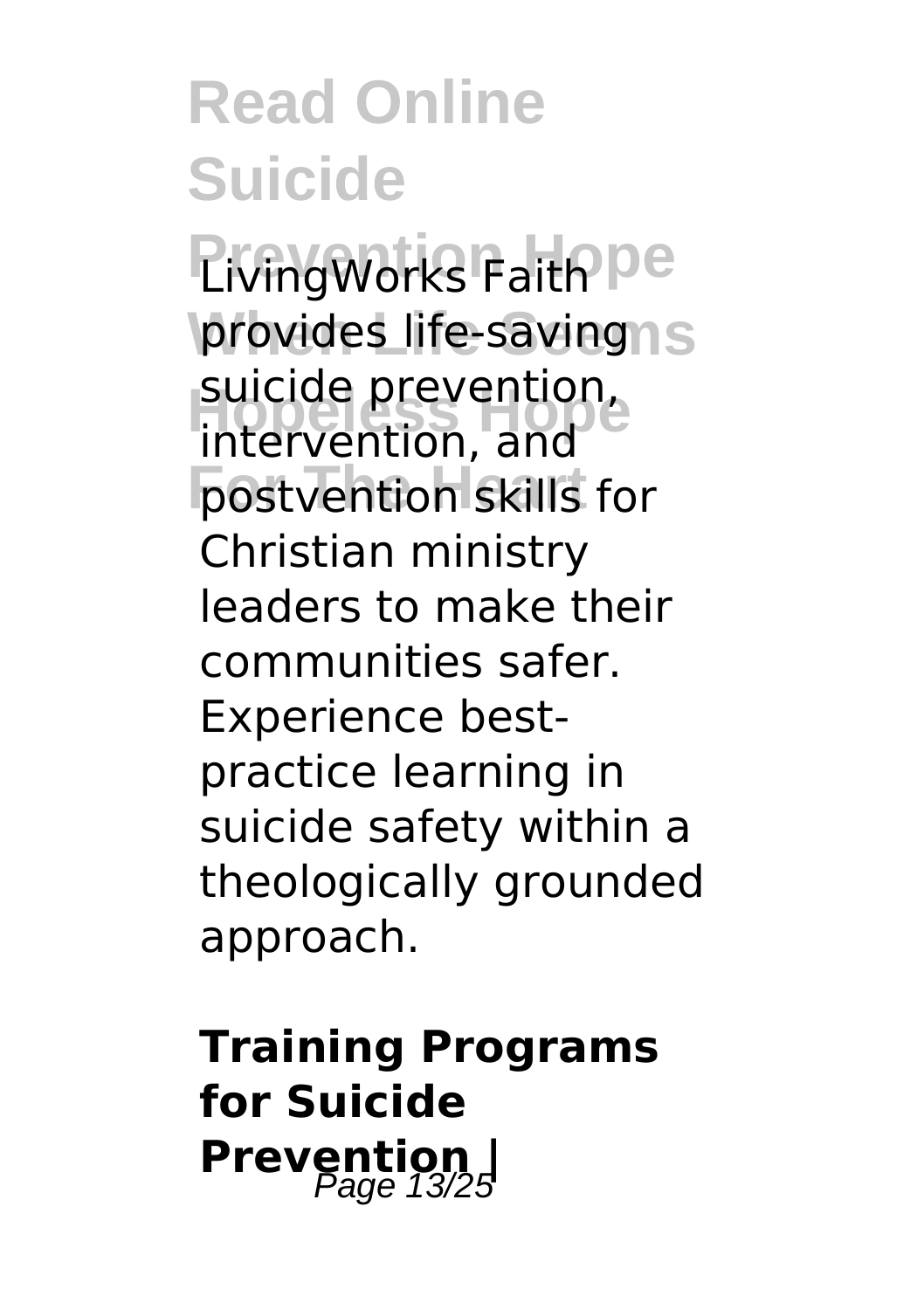**Read Online Suicide Privingworks** Hope The battle to prevents suicide reacries fai<br>beyond an awareness **For the art** suicide reaches far Department of Defense (DOD). It is a top priority for the DOD all year. This September, DOD observes Suicide Prevention Month (SPM) by spotlighting initiatives to educate our military community about suicide prevention and connecting them with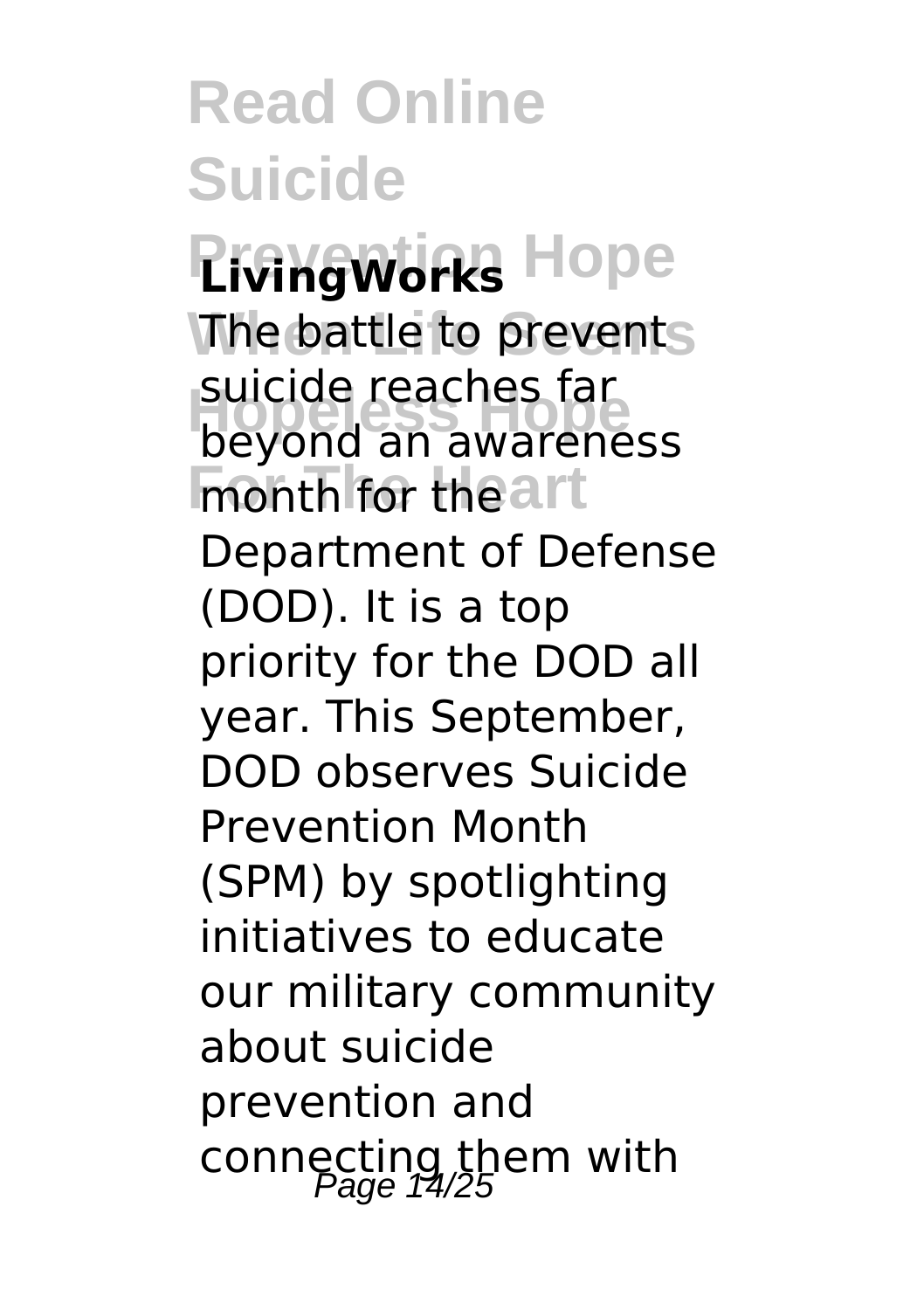**Read Online Suicide Presources** Read ope **When Life Seems Hopeless Hope Defense Suicide Prevention Office** WHERE THERE'S HELP, THERE'S HOPE. ... The Ohio Suicide Prevention Foundation (OSPF), in partnership with White Castle, is hosting The Art of Healing Benefit for Suicide Prevention on September 29, 2022, at the Fives in Columbus. Our work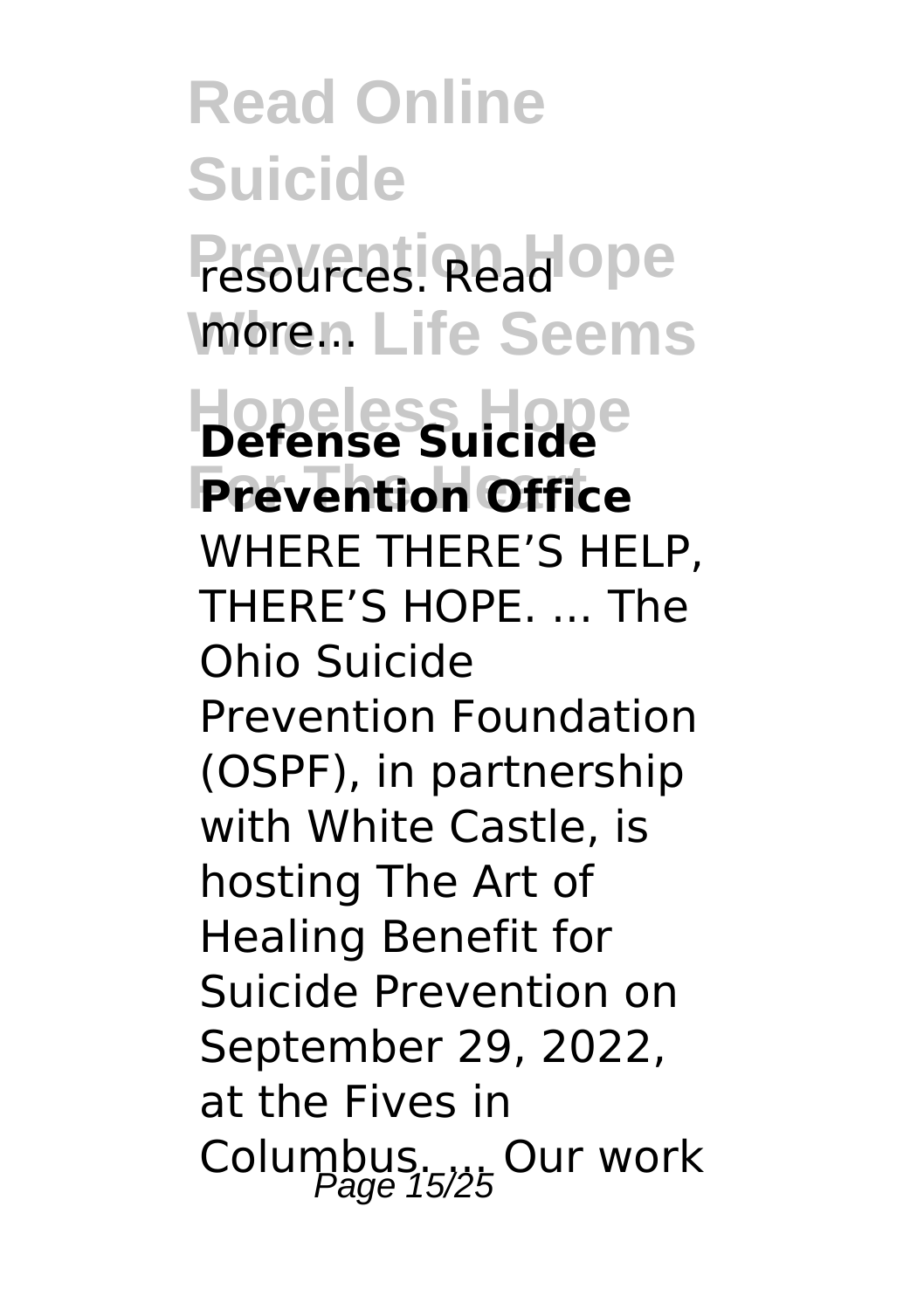**Privolves connecting all Ohioans with Seems Community-based**<br>resources that can make a life-saving ... resources that can

**Ohio Suicide Prevention Foundation – Ohio's Voice for Suicide Prevention** Life Promotion Life Promotion is about "reducing suiciderelated thoughts and behaviours among First Nations by 'leading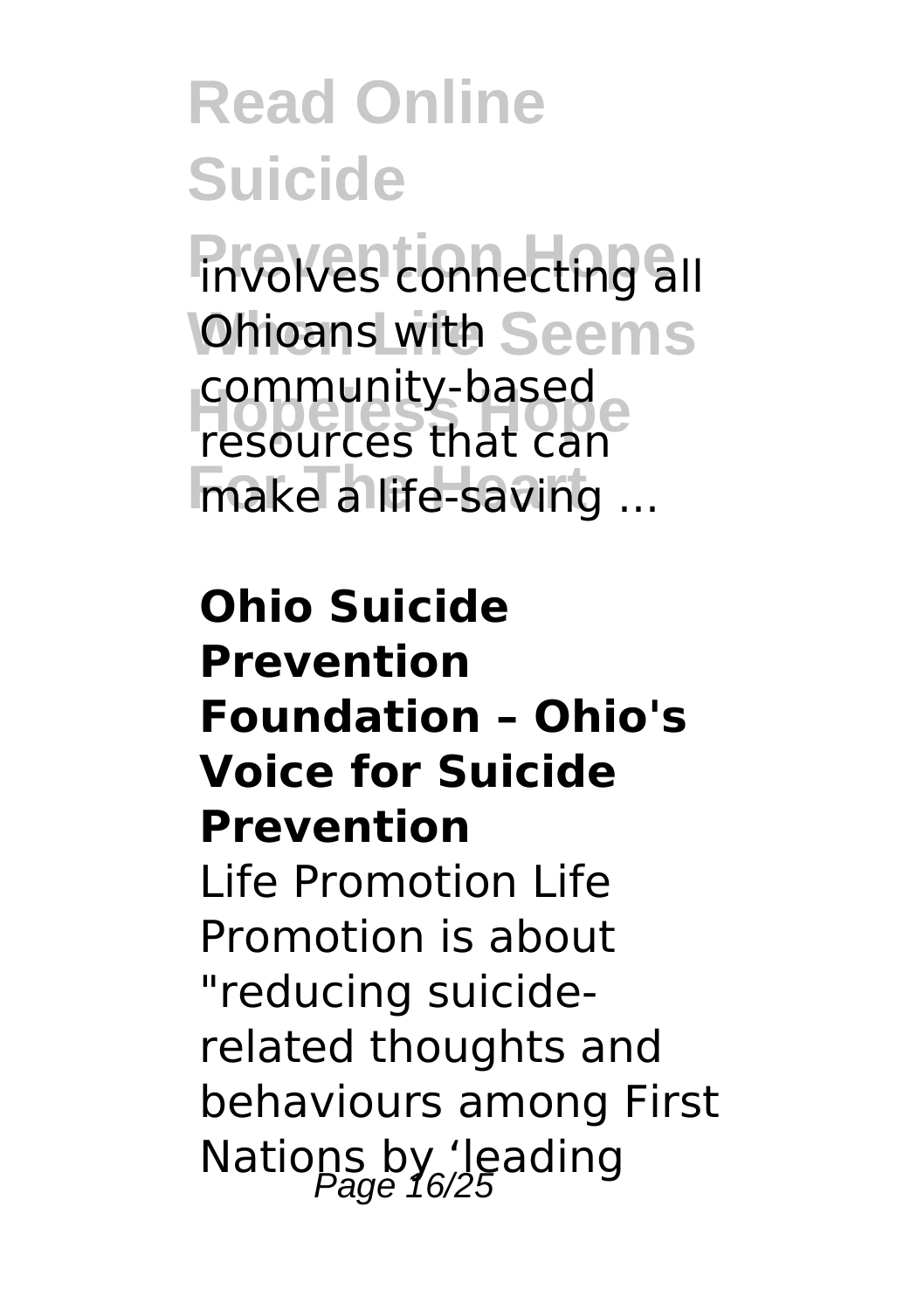with the language of **When Life Seems** life' offering a sense of meaning, purpose,<br>belonging, and hope". **For The Heart** meaning, purpose,

#### **Canadian Association for Suicide Prevention**

The Suicide Prevention Resource Center at the University of Oklahoma Health Sciences Center is supported by a grant from the U.S.

Department of Health and Human Services  $(HHS)$ , Substance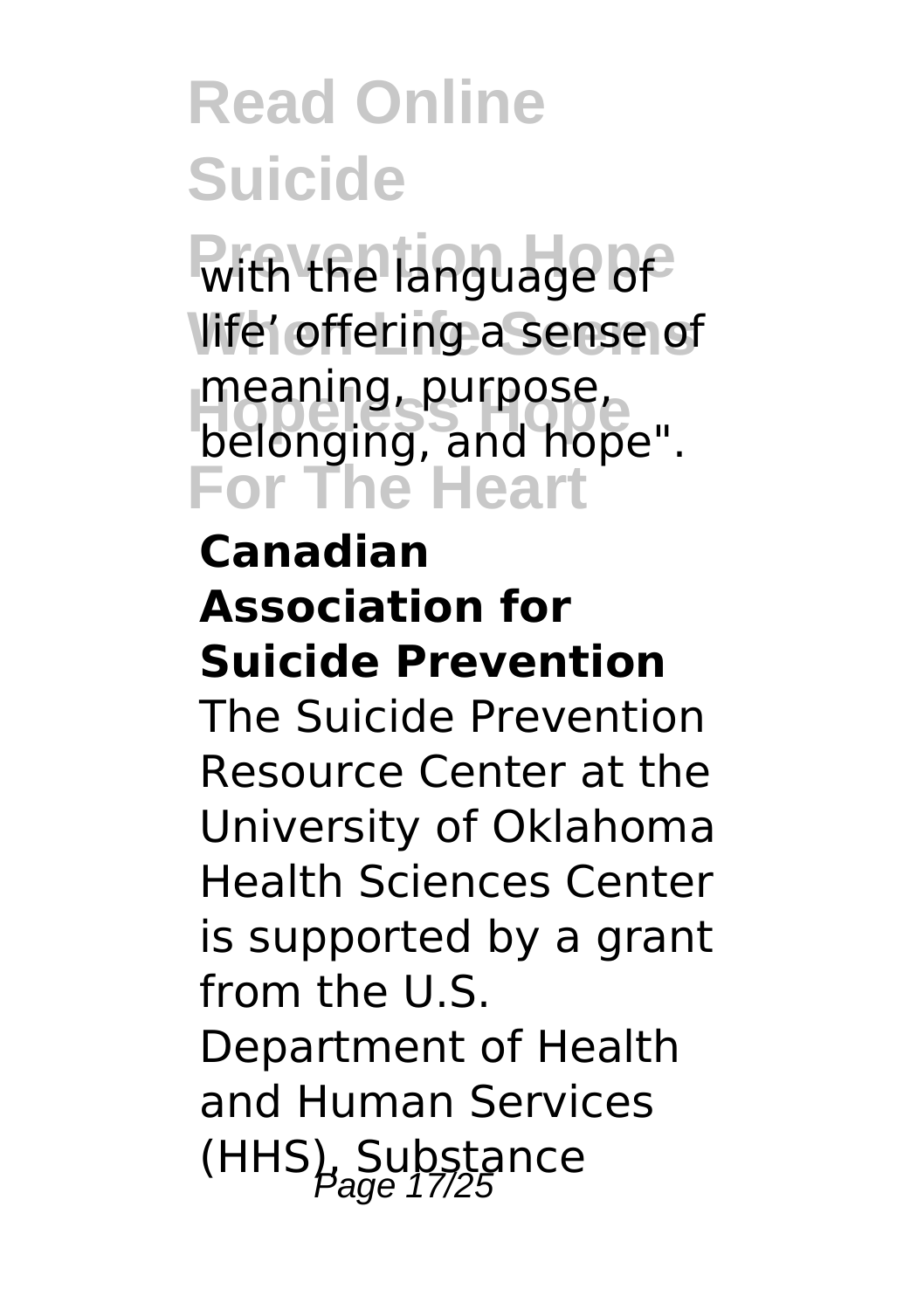**Abuse and Mental De Health Serviceseems Hopeless Hope** (SAMHSA), Center for **Mental Health Services** Administration (CMHS), under Grant No. 1H79SM083028-01

#### **Suicide by Age | Suicide Prevention Resource Center - SPRC**

Step 3: Intervention. Before the person is directed to the online results relating to their search, R;pple displays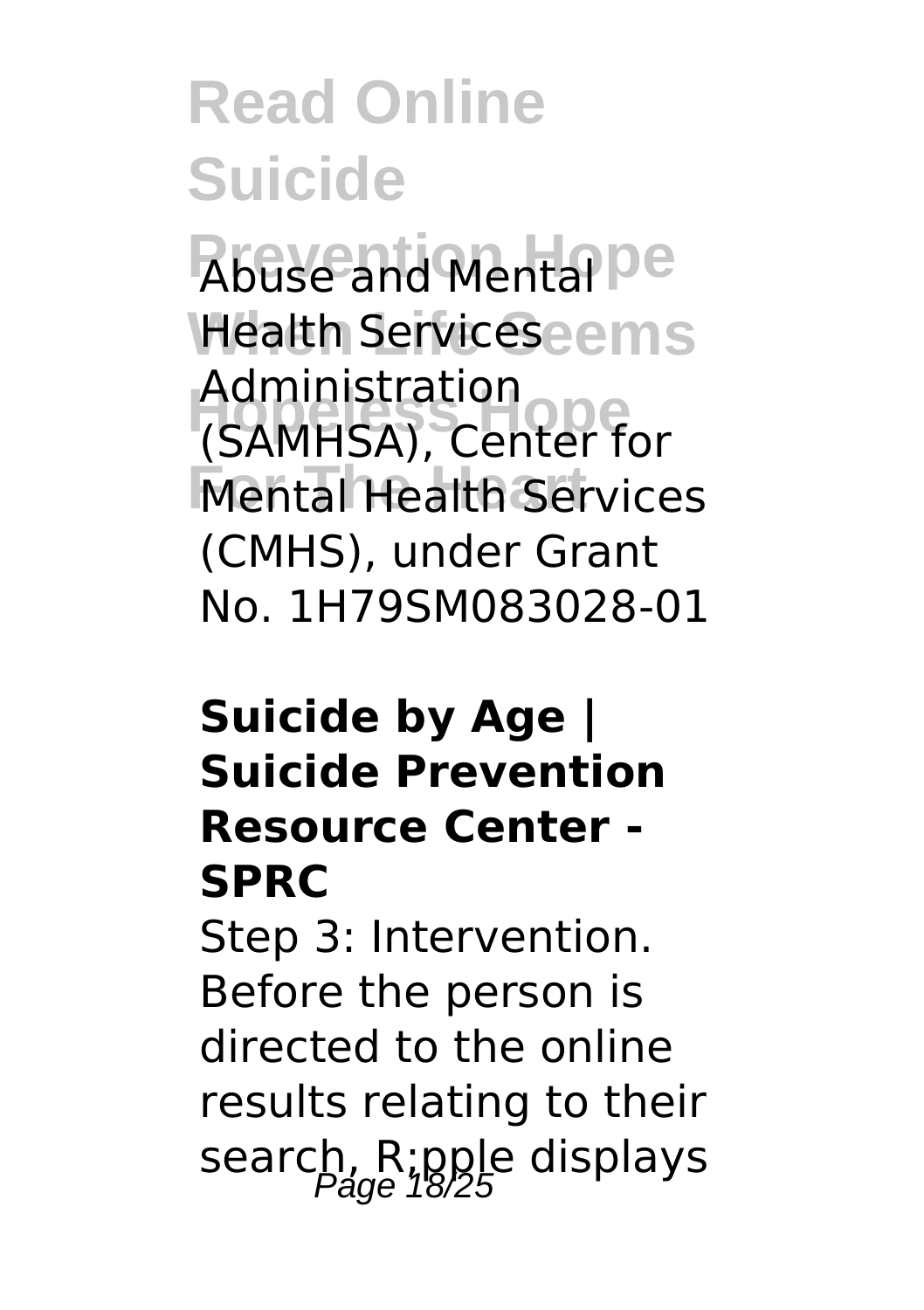**Pritheir screen. Ape** message of hope is ns alsplayed followed by<br>selection of 24/7, free **Formula** health charity displayed followed by a partners available to contact in a variety of different communication methods, including calling, texting, a webchat facility and a self-help tool.

#### **R;pple Suicide Prevention** Lines for Life is a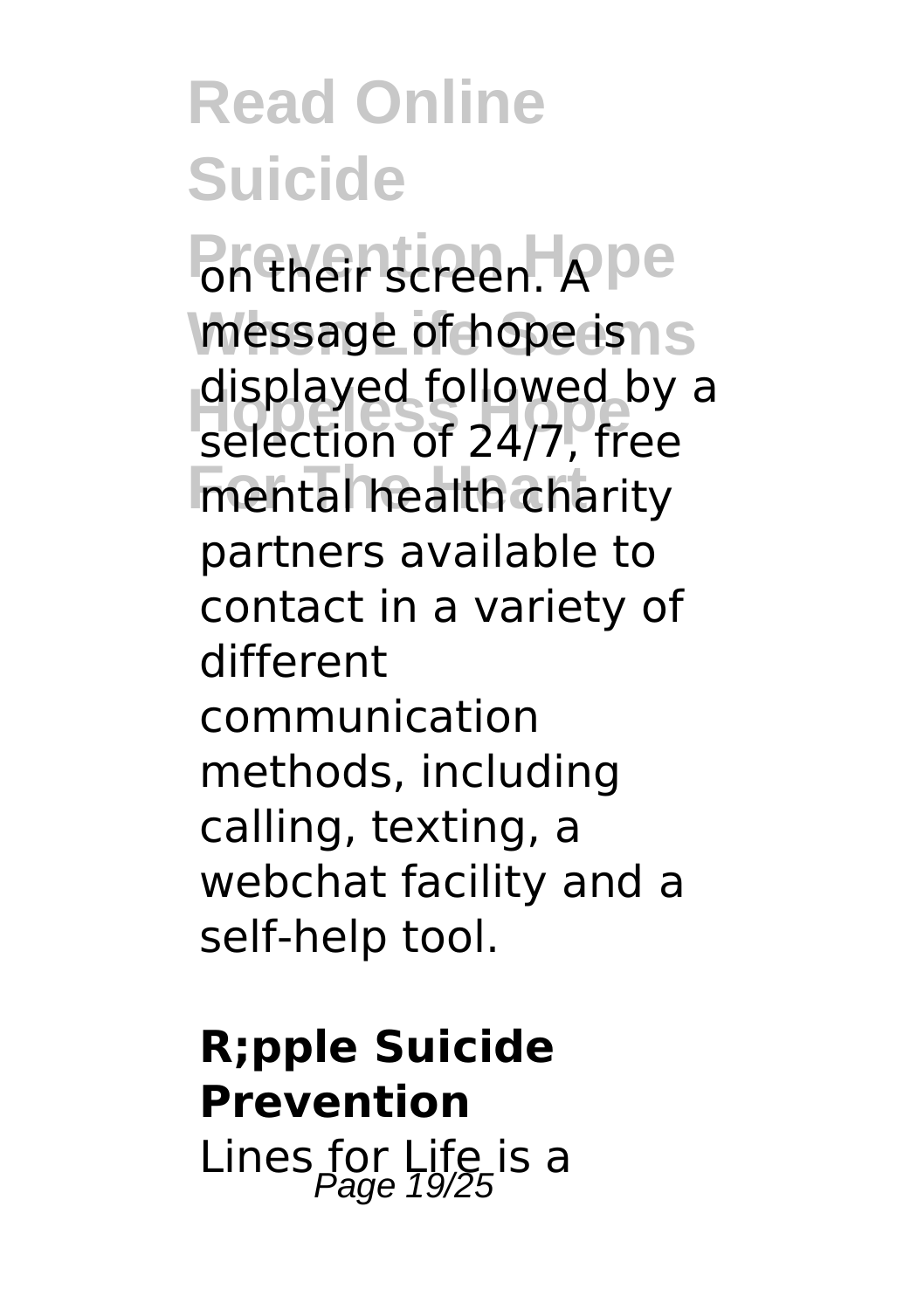**Pregional hon-profit<sup>De</sup> dedicated to Seems preventing substance**<br>abuse and suicide We **For The Heart** and hope to abuse and suicide. We individuals and communities, and promote mental health for all. ... Featured Events & Stories Oregon Suicide Prevention Conference 2022 Lines for Life Golf Classic Mental Health Awareness Month OPAT 2022 2022 Always Hope Gala<br>Page 20/25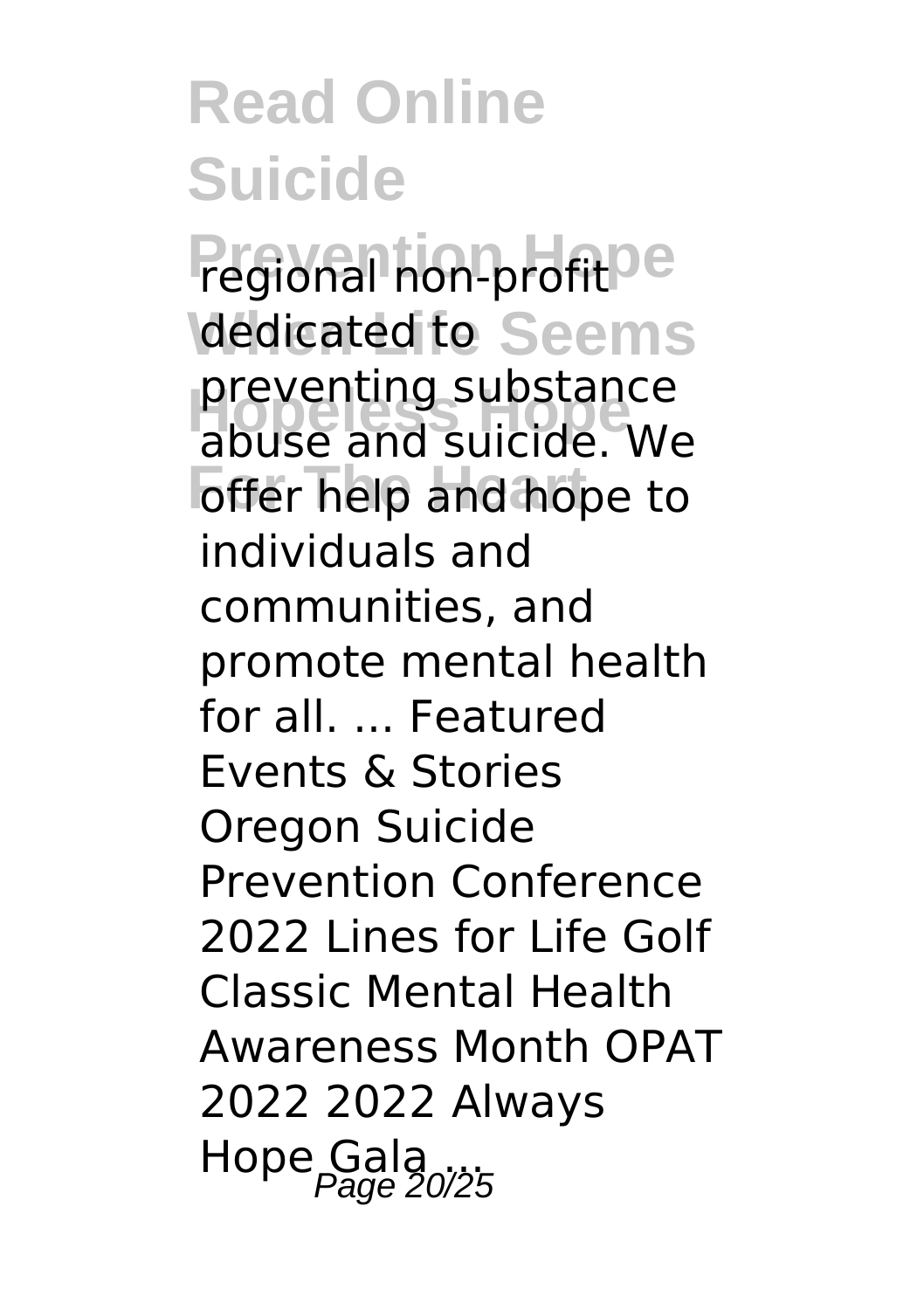**Read Online Suicide Prevention Hope Lines For Life eems Preventing**<br>Substance Abuse **For The Heart and Suicide, and Substance Abuse Promoting ...** National Suicide Prevention Lifeline - w ww.suicidepreventionlif eline.org No matter what problems you are dealing with, we want to help you find a reason to keep living. By calling 1-800-273-TALK (8255) you'll be connected to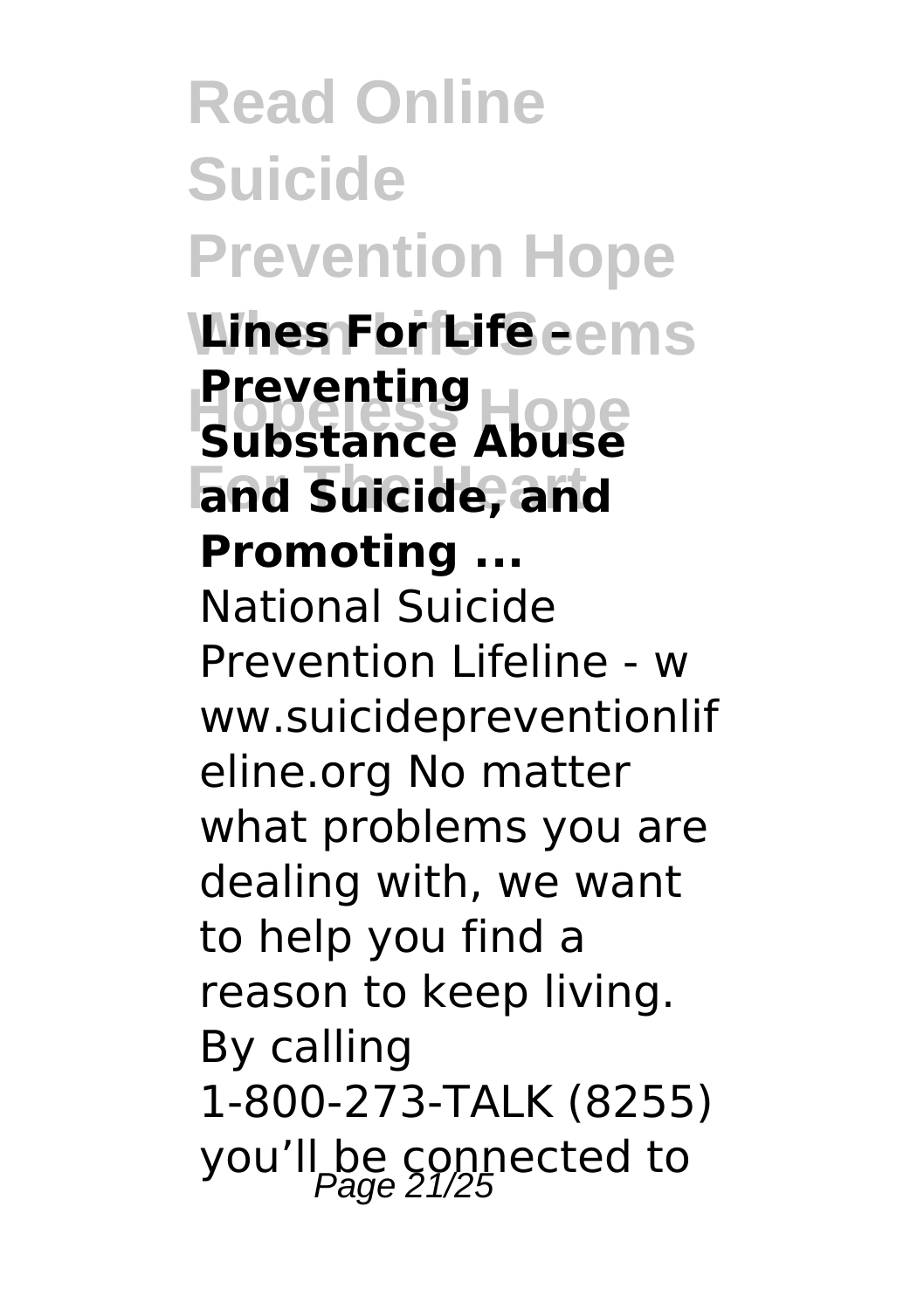a skilled, trained ope counselor at a crisis1S **Hopeler** in your area, **For The Heart** anytime 24/7.

#### **Why Is Suicide So Common Among College Students? | Governors State ...**

Below are resources for suicide prevention among children, youth, and young adults. ... and education. Fighting the epidemic of trans suicide and improving overall life-outcomes of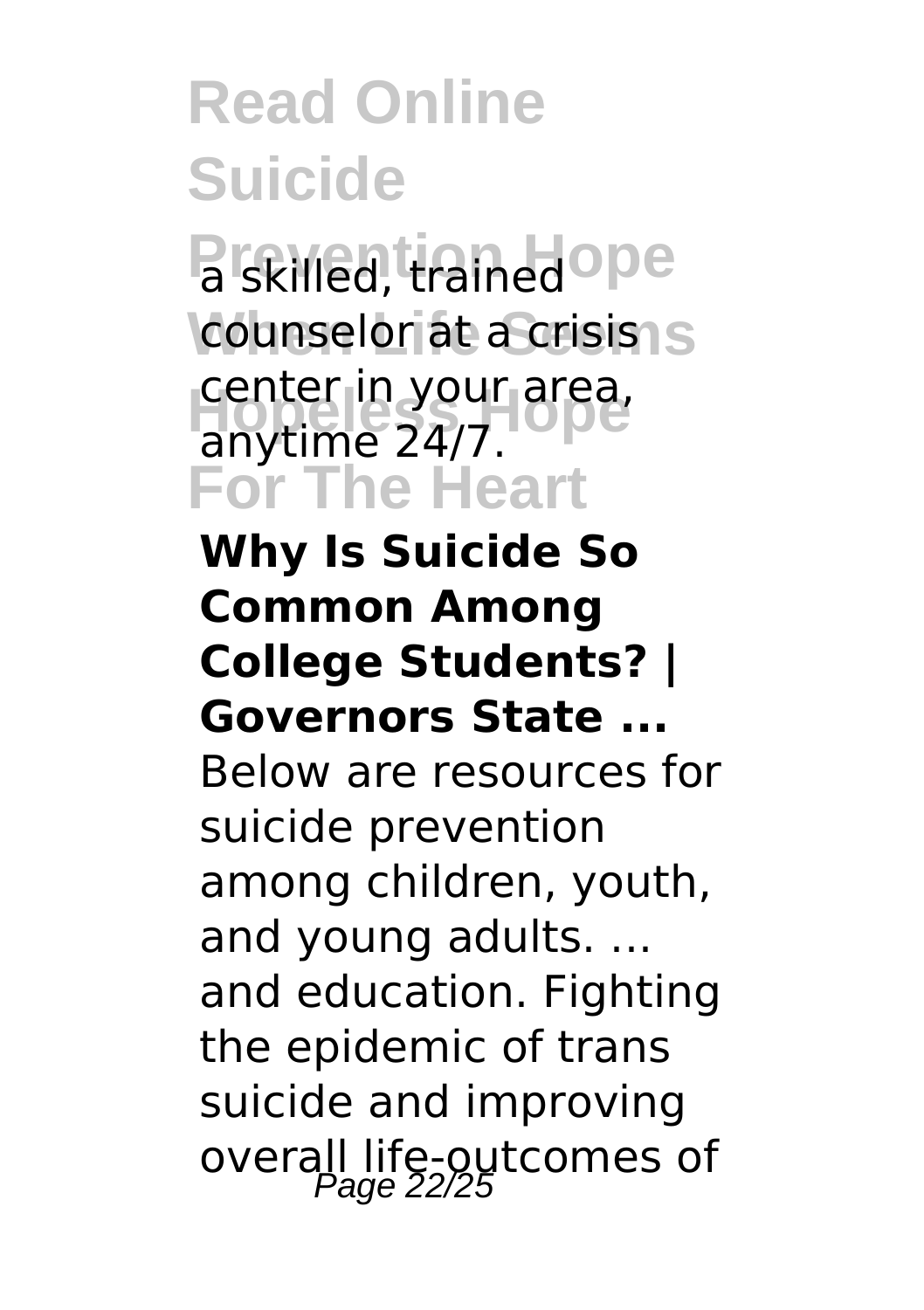**Prans people the Trans Lifeline facilitates** justice-oriented,<br>collective community aid. ... help and give justice-oriented, hope. Together, we can prevent suicide by learning to help ...

#### **Resources for Suicide Prevention | SAMHSA**

IMALIVE is a program of the Kristin Brooks Hope Center (KBHC), a nonprofit 501(c)3 organization. Our focus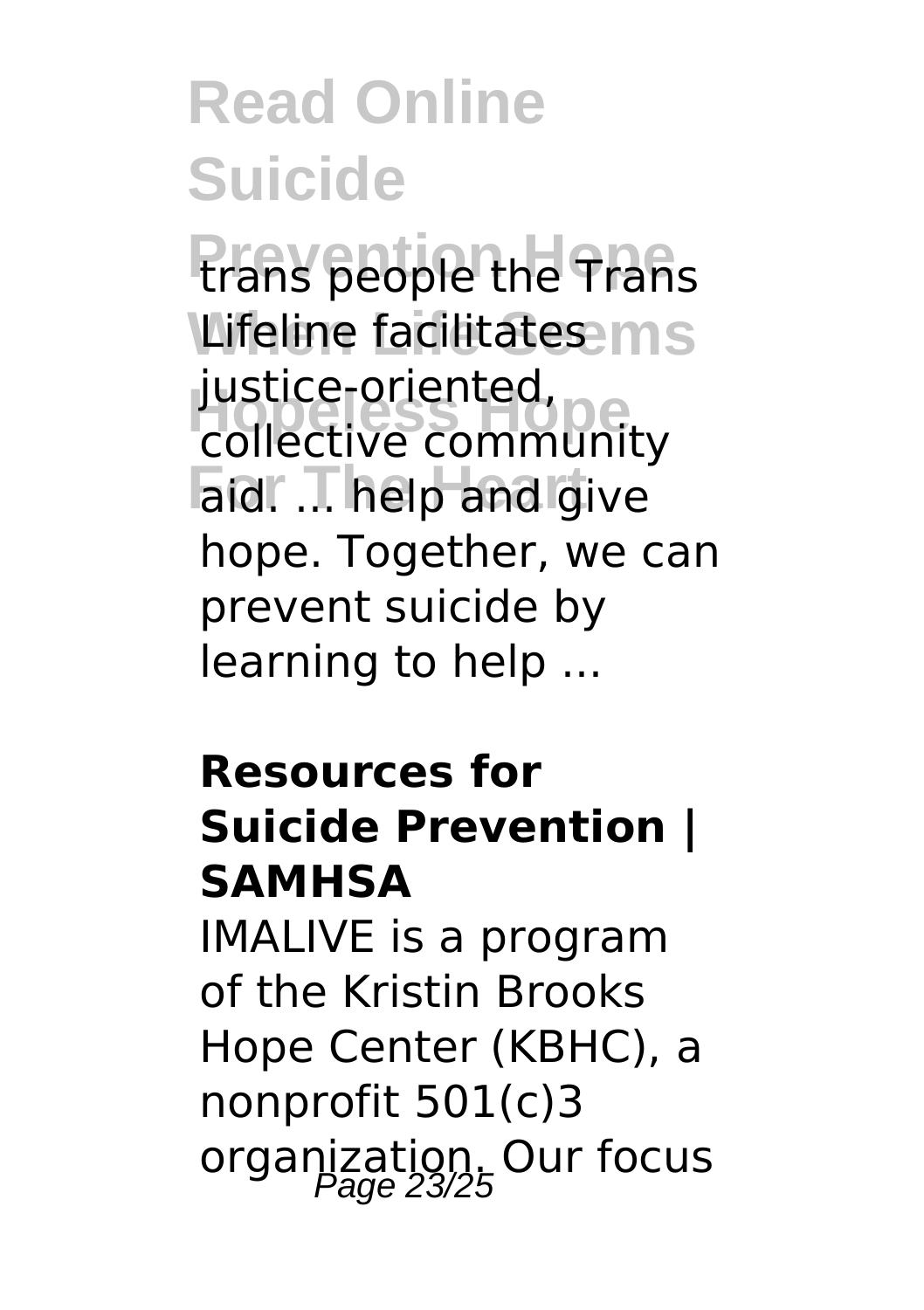**Prediction** Hope<sup>T</sup> intervention, prevention, awareness, and education. we<br>provide help and hope **through online crisis** and education. We chat, educational oncampus and virtual college events, and awareness campaigns. Depression is treatable. Suicide is preventable.

Copyright code: [d41d8cd98f00b204e98](/sitemap.xml)